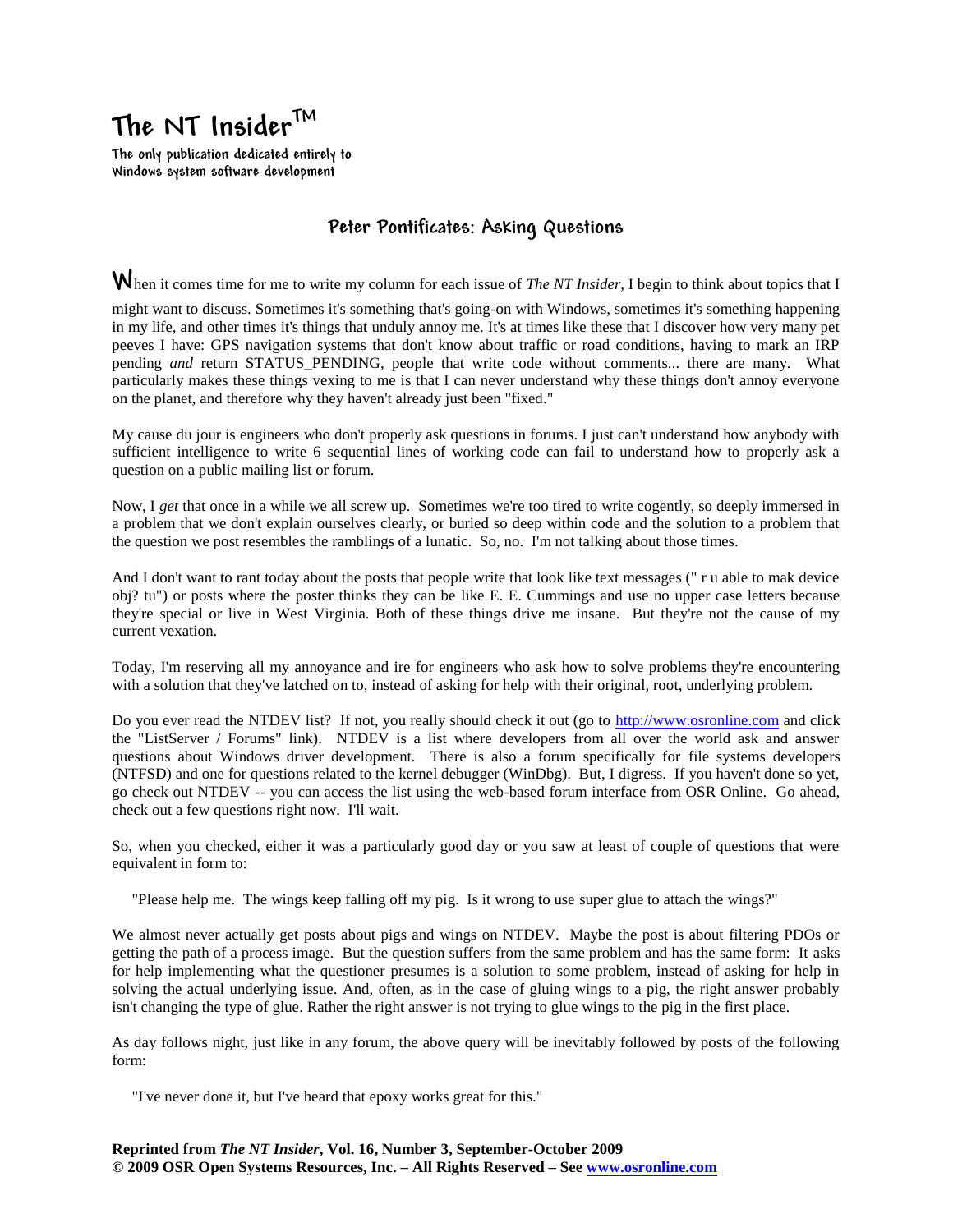"Why pig? Pigs don't normally have wings, but you can put wings on aardvark. I have done this with no trouble."

"This is Microsoft's fault. The fact that you need glue to attach wings to a pig is clearly the result of a bad design decision in Windows. If you were using Linux, you wouldn't have any trouble putting wings on your pig."

"I think pigs are dirty animals and they're not kosher."

"Contact me off line if you're interested in paying me to glue on those wings the right way."

"You can't."

Then, finally, somebody tries to bring some sanity to the mess:

"Why are you trying to glue wings on your pig? Please tell us what problem you're trying to solve by gluing wings on a pig, and maybe we can help."

The original poster of the question (OP) usually eventually answers:

"Thanks. I'll try the epoxy."

Then later, the OP again:

"I tried the epoxy and it didn't work. Maybe I didn't mix it in the right proportions. I used 1:1, and it took a long time to harden."

And, of course, this is followed by about a dozen replies discussing the different types of epoxy, mixing ratios, advice to be sure to mix it thoroughly, etc.

What's so freakin' sad about all this is that the OP never gets to fix his problem, and ultimately decides that (a) NTDEV is not helpful, (b) It is impossible to write drivers for Windows.

I kid you not: We see this pattern repeated every week on NTDEV. Sometimes multiple times in one week. It makes me positively nuts.

Now, before you get all up in arms and tell me that I don't know what it's like to be a noob... slow down. I totally *get* that when you don't have a lot of experience in a particular area, it might be difficult for you to separate what's a reasonable solution to a root problem from what's a stupid solution. Believe it or not, I actually *do* things other than write device drivers and I totally get what it's like to be a dumb-ass ignorant as dirt noob at something.

Being a noob excuses stupidity. In fact, being a noob totally *means* asking stupid questions. However, being a noob does not excuse lack of engineering discipline. As an engineer, I simply cannot understand how a fellow engineer can ask a question without at least *attempting* to *put their question in its proper context*.

What do I mean? Well, the question I'd expect from an engineer is something like the following:

"I live on a farm, and my nearest neighbor is 3 miles down the road. My pickup truck broke down, and I want to go to my neighbor's house to play Xbox, get wasted, and ogle his sister. I don't want to walk, so I figured I'd try to glue some wings on my pig, sit on the pig's back, and fly over.

I tried it, and I glued the wings on using super glue. The problem I'm having is that the wings keep falling off the pig.

Is super glue the wrong glue to use? Any help would be appreciated."